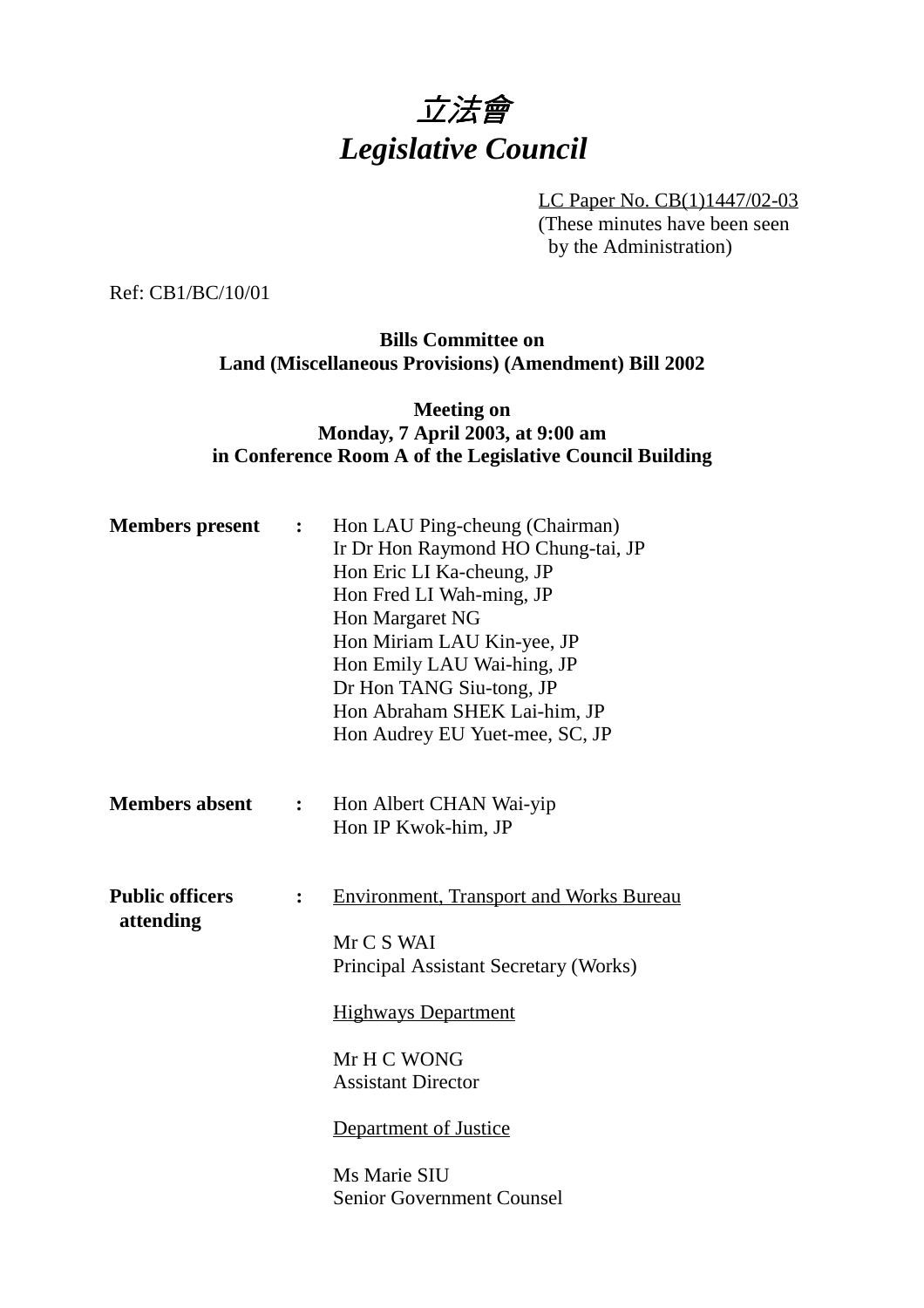|               |                            | <b>Clerk in attendance :</b>                                                                                                                                                                        |                                                  |                                                             | Mr Andy LAU |  | Chief Assistant Secretary (1) 2                                       |  |  |
|---------------|----------------------------|-----------------------------------------------------------------------------------------------------------------------------------------------------------------------------------------------------|--------------------------------------------------|-------------------------------------------------------------|-------------|--|-----------------------------------------------------------------------|--|--|
|               | <b>Staff in attendance</b> |                                                                                                                                                                                                     |                                                  | <b>Miss Kitty CHENG</b><br><b>Assistant Legal Adviser 5</b> |             |  |                                                                       |  |  |
|               |                            |                                                                                                                                                                                                     | Ms Queenie YU<br>Senior Assistant Secretary (1)6 |                                                             |             |  |                                                                       |  |  |
| <b>Action</b> | I                          | <b>Meeting with the Administration</b><br>(LC Paper No. CB(1)1365/02-03(01) -<br>Information paper provided by<br>the Administration in response to<br>issues raised at the meeting on<br>1.4.2003; |                                                  |                                                             |             |  |                                                                       |  |  |
|               |                            | LC Paper No. $CB(3)541/01-02$                                                                                                                                                                       |                                                  |                                                             |             |  | - The Bill; and                                                       |  |  |
|               |                            | Annex<br>to<br>$CB(1)1365/02-03(01)$                                                                                                                                                                | LC                                               |                                                             | Paper       |  | No. - Committee Stage amendments to<br>the Bill as at $3$ April 2003) |  |  |

The Bills Committee deliberated (index of proceedings attached at **Annex A**).

2. The Bills Committee requested the Administration to provide further information on the following to facilitate their consideration of the Bill:

- (a) To consider adding ",on reasonable ground," after "the Authority may" in the new section 10D(1A); and
- (b) To provide statistics on the number of applications for road openings during the road opening restriction periods and the number of approved cases.

(*Post-meeting note*: The information provided by the Administration was issued to members vide LC Paper No.  $CB(1)1423/02-03$  on 10 April 2003.)

## **II Any other business**

3. Members agreed that the next meeting would be held on Wednesday, 16 April 2003, at 8:30 am. Depending on the progress of its work, the Bills Committee would submit a report to the House Committee on 2 May 2003, recommending the resumption of the Second Reading debate on the Bill on 21 May 2003.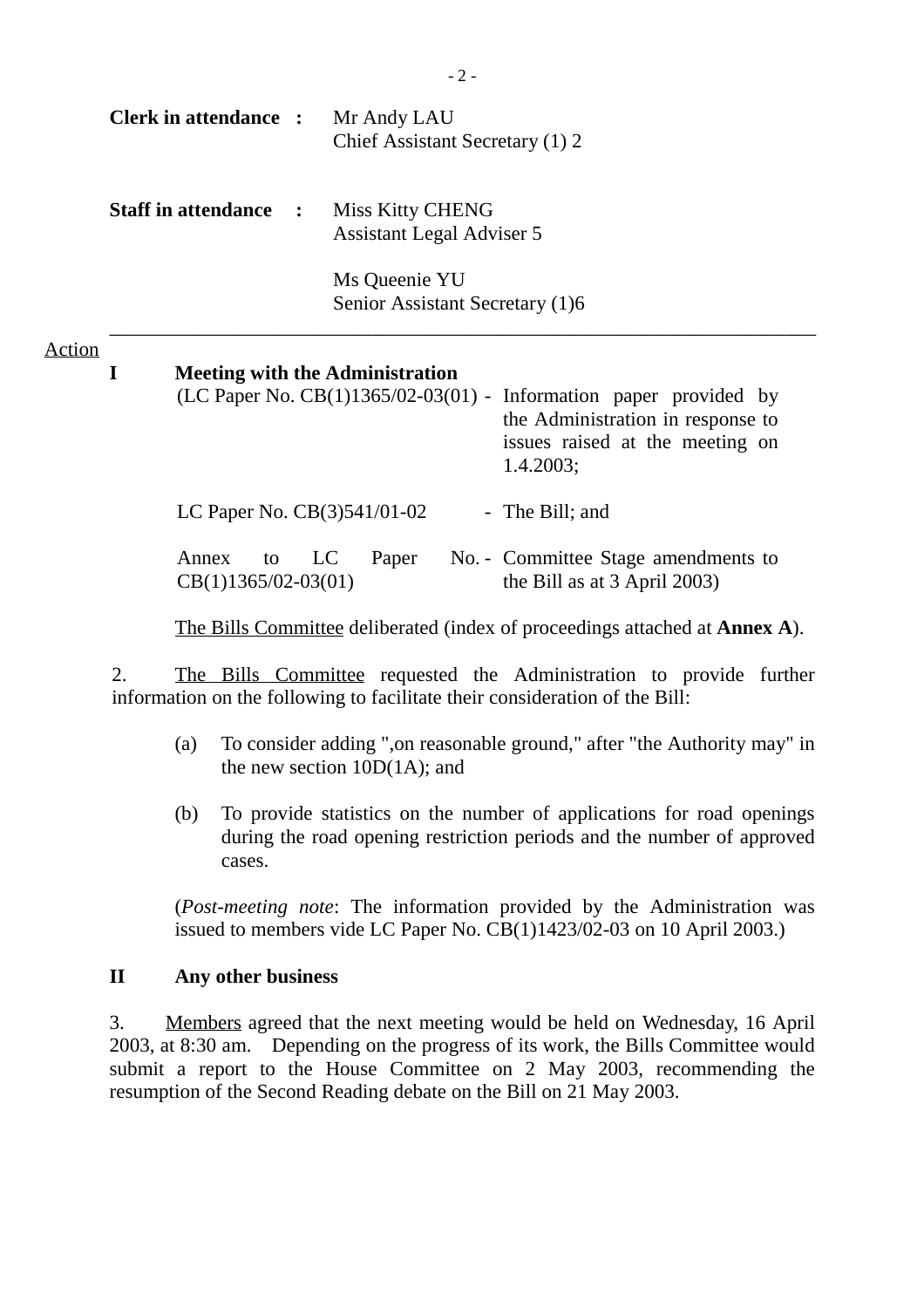4. The Chairman invited members to put forward any proposed Committee Stage amendments to the Bill for discussion by the Bills Committee.

5. There being no other business, the meeting ended at 10:30 am.

Council Business Division 1 Legislative Council Secretariat 6 May 2003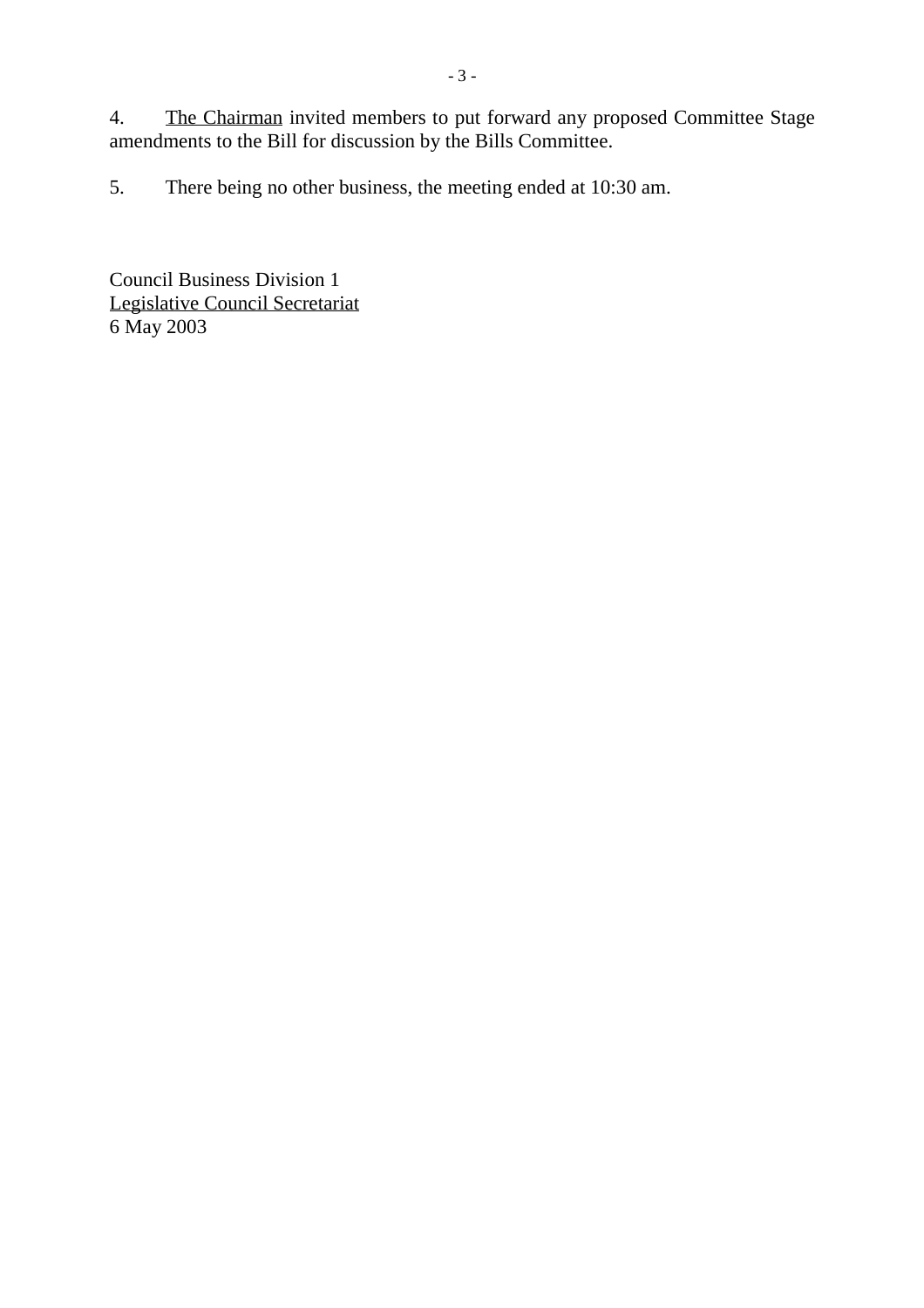## **Proceedings of the meeting of the Bills Committee on Land (Miscellaneous Provisions) (Amendment) Bill 2002 Monday, 7 April 2003, at 9:00 am in Conference Room A of the Legislative Council Building**

| <b>Time</b>                                     | <b>Speaker</b>        | Subject(s)                                                                              | <b>Action</b> |  |  |  |
|-------------------------------------------------|-----------------------|-----------------------------------------------------------------------------------------|---------------|--|--|--|
| <b>Marker</b>                                   |                       |                                                                                         | required      |  |  |  |
|                                                 |                       |                                                                                         |               |  |  |  |
| Agenda Item I - Meeting with the Administration |                       |                                                                                         |               |  |  |  |
| 000000-000521                                   | Chairman              | - Briefing by the Admin on LC Paper No.                                                 |               |  |  |  |
|                                                 | Admin                 | $CB(1)1365/02-03(01)$                                                                   |               |  |  |  |
|                                                 |                       | - Consultation with the Wan Chai District                                               |               |  |  |  |
|                                                 |                       | Council on traffic arrangements arising                                                 |               |  |  |  |
|                                                 |                       | from the excavation works behind                                                        |               |  |  |  |
|                                                 |                       | Regal Hong Kong undertaken by the                                                       |               |  |  |  |
|                                                 |                       | Drainage Services Department                                                            |               |  |  |  |
| 000522-000639                                   | Chairman              | - 6-year rule relating to the appointment                                               |               |  |  |  |
|                                                 | Ms Emily LAU          | of members to the Review Panel under                                                    |               |  |  |  |
|                                                 | Admin                 | the revised new section 10M                                                             |               |  |  |  |
| 000640-000845                                   | Chairman              | - Discussion of the English version of the                                              |               |  |  |  |
|                                                 | Admin                 | Committee Stage amendments (CSAs)                                                       |               |  |  |  |
|                                                 | Ms Emily LAU          | to the Bill                                                                             |               |  |  |  |
|                                                 |                       | - CSAs to clause 1 on short title and                                                   |               |  |  |  |
|                                                 |                       | commencement                                                                            |               |  |  |  |
|                                                 |                       | - Revised CSAs to the new section 2 to                                                  |               |  |  |  |
|                                                 |                       | dispense with the concept of the deemed                                                 |               |  |  |  |
|                                                 |                       | issue of "secondary excavation permit                                                   |               |  |  |  |
|                                                 |                       | (EP)" or "secondary emergency EP"                                                       |               |  |  |  |
|                                                 |                       | - Consultation with the industry on                                                     |               |  |  |  |
|                                                 |                       | revised CSAs proposed by the Admin                                                      |               |  |  |  |
| 000846-002250                                   | Ms Emily LAU<br>Admin | - Revised CSAs to the new section 2A on                                                 |               |  |  |  |
|                                                 | Chairman              | application to Government                                                               |               |  |  |  |
|                                                 | Ms Miriam LAU         | - Drafting and interpretation of the new<br>section $2A(3)(b)(i)$ and $2A(3)(b)(ii)$ on |               |  |  |  |
|                                                 | ALA5                  | termination of works to the satisfaction                                                |               |  |  |  |
|                                                 |                       | of the Authority                                                                        |               |  |  |  |
| 002251-002724                                   | Ms Emily LAU          | - Revised CSAs to the new section 2A(4)                                                 |               |  |  |  |
|                                                 | Admin                 | to $2A(6)$ on follow-up actions to be                                                   |               |  |  |  |
|                                                 | Chairman              | taken by the Secretary for the                                                          |               |  |  |  |
|                                                 |                       | Environment, Transport and Works                                                        |               |  |  |  |
|                                                 |                       | (SETW) upon receiving a report from                                                     |               |  |  |  |
|                                                 |                       | the Authority about an act or an                                                        |               |  |  |  |
|                                                 |                       | omission by a public<br>officer<br>in                                                   |               |  |  |  |
|                                                 |                       | contravention of Part III of the Bill                                                   |               |  |  |  |
|                                                 |                       | - Contravention by public officers and                                                  |               |  |  |  |
|                                                 |                       | subsequent disciplinary actions against                                                 |               |  |  |  |
|                                                 |                       | the concerned public officer through                                                    |               |  |  |  |
|                                                 |                       | administrative means                                                                    |               |  |  |  |
|                                                 |                       | - CSAs to the new section 8 on the post                                                 |               |  |  |  |
|                                                 |                       | title of the SETW                                                                       |               |  |  |  |
| 002725-002743                                   | Admin                 | - Revised CSAs to the new section 9 on                                                  |               |  |  |  |
|                                                 | Chairman              | application<br>of<br>the<br>relevant<br>the                                             |               |  |  |  |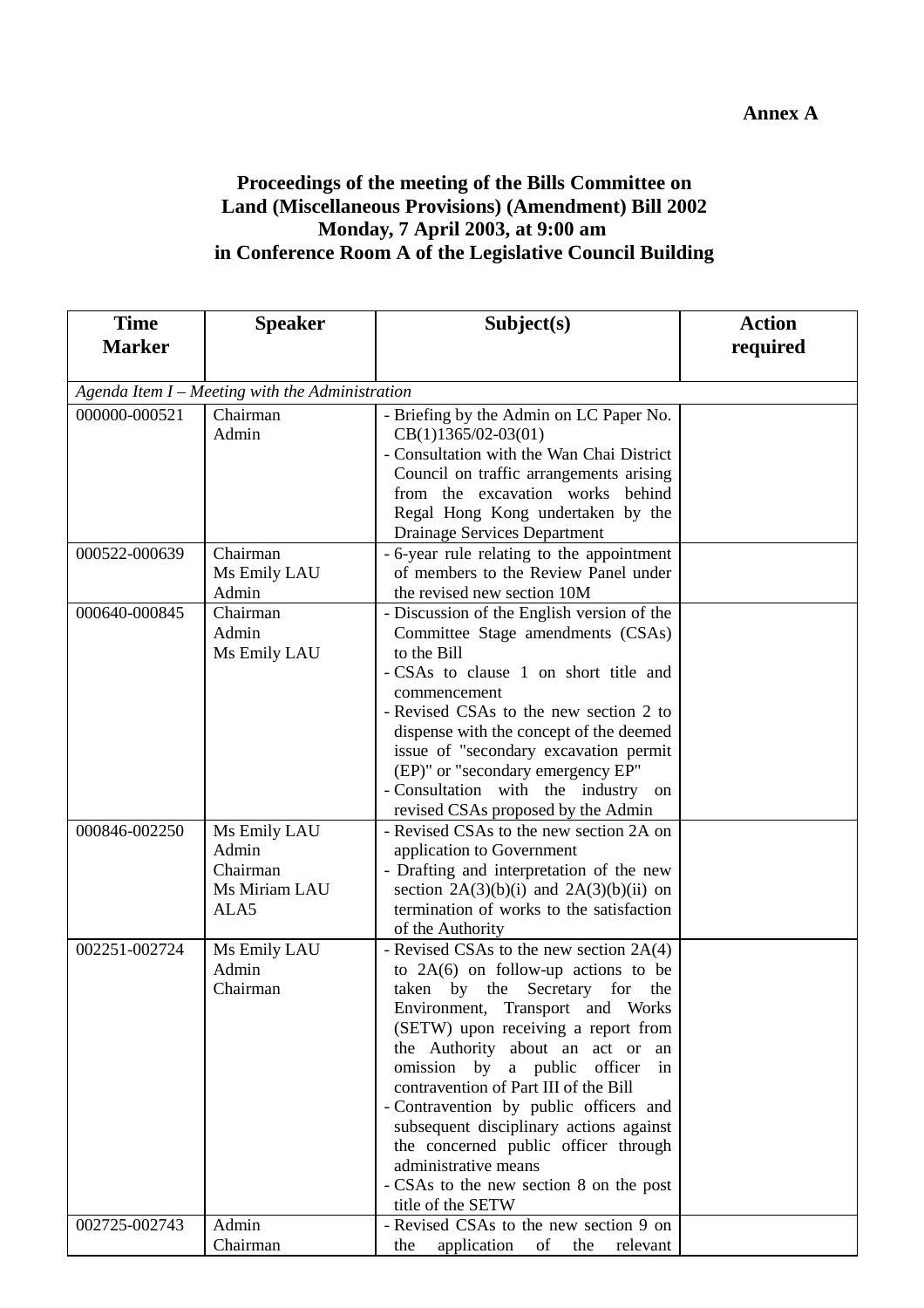| <b>Time</b>   | <b>Speaker</b>   | Subject(s)                                                                 | <b>Action</b>            |
|---------------|------------------|----------------------------------------------------------------------------|--------------------------|
| <b>Marker</b> |                  |                                                                            | required                 |
|               |                  |                                                                            |                          |
|               |                  | provisions in the case of an excavation                                    |                          |
|               |                  | in a street or in unleased land, other                                     |                          |
|               |                  | than streets                                                               |                          |
| 002744-003111 | Admin            | - Revised CSAs to the new section 10 on                                    |                          |
|               | Ms Emily LAU     | control of excavations in unleased land                                    |                          |
|               | Chairman         | - Co-ordination of road excavation works                                   |                          |
|               |                  | and reinstatement of unleased land after                                   |                          |
| 003112-003508 | Admin            | excavation works by the Authority<br>- Revised CSAs to the new section 10A |                          |
|               | Ms Emily LAU     | on the issue of EP                                                         |                          |
|               | Chairman         | - Objective criteria for determining "a                                    |                          |
|               |                  | reasonably substantial portion of the                                      |                          |
|               |                  | street" under the new section $10A(4)(b)$                                  |                          |
|               |                  | and consultation with the industry                                         |                          |
| 003509-005215 | Admin            | - Revised CSAs to the new section 10AA                                     |                          |
|               | Chairman         | on exemption                                                               |                          |
|               | Ms Emily LAU     | - Revised CSAs to the new section 10B                                      |                          |
|               | Ir Dr Raymond HO | on issue of emergency EP                                                   |                          |
|               | Ms Miriam LAU    | - Arrangement for the issue of emergency                                   |                          |
|               |                  | EP and charges on excavations under an                                     |                          |
|               |                  | emergency EP                                                               |                          |
|               |                  | - Responsibility of permittees under the                                   |                          |
|               |                  | new section $10B(3)$ to report to the                                      |                          |
|               |                  | Authority on the commencement and<br>completion dates of an emergency      |                          |
|               |                  | excavation, the clarity of the provision                                   |                          |
|               |                  | in this regard, and the administrative                                     |                          |
|               |                  | arrangement to specify<br>the<br>said                                      |                          |
|               |                  | responsibility in the<br>terms<br>and                                      |                          |
|               |                  | conditions of an emergency EP                                              |                          |
|               |                  | - Revised CSAs to the new section 10C                                      |                          |
|               |                  | on emergency excavation which lasted                                       |                          |
|               |                  | for more than 7 days                                                       |                          |
| 005216-010257 | Admin            | - Revised CSAs to the new section 10D                                      | Admin to provide the     |
|               | Ms Emily LAU     | on the circumstances under which the                                       | information<br>as<br>per |
|               | Chairman         | Authority might refuse to issue an EP                                      | paragraph<br>2(a)<br>and |
|               | Ms Miriam LAU    | and improvement to the drafting of the                                     | 2(b)                     |
|               | Mr Abraham SHEK  | new section $10D(1A)$                                                      |                          |
|               | Ir Dr Raymond HO | - Road<br>opening<br>restrictions<br>and<br>consultation with the industry |                          |
| 010258-010812 | Admin            | - Revised CSAs to the new section 10E                                      |                          |
|               | Ms Emily LAU     | on late application for extension of EP                                    |                          |
|               | Chairman         | - Processing time for extension of EP by                                   |                          |
|               | Ms Miriam LAU    | the Authority                                                              |                          |
|               |                  | - Improvement to the drafting of the new                                   |                          |
|               |                  | section $10E(1)(c)$ by adding<br>"the                                      |                          |
|               |                  | application" after "his decision on"                                       |                          |
| 010813-011410 | Admin            | - Revised CSAs to the new sections 10F                                     |                          |
|               | Chairman         | to 10I on nominated permittee                                              |                          |
|               | Ms Miriam LAU    | - The Authority's discretion to withdraw                                   |                          |
|               |                  | his approval to the nomination of a                                        |                          |
|               |                  | contractor as a nominated permitee                                         |                          |
|               |                  | - Revised CSAs to the new section 10J on                                   |                          |
|               |                  | termination of EP or emergency EP                                          |                          |